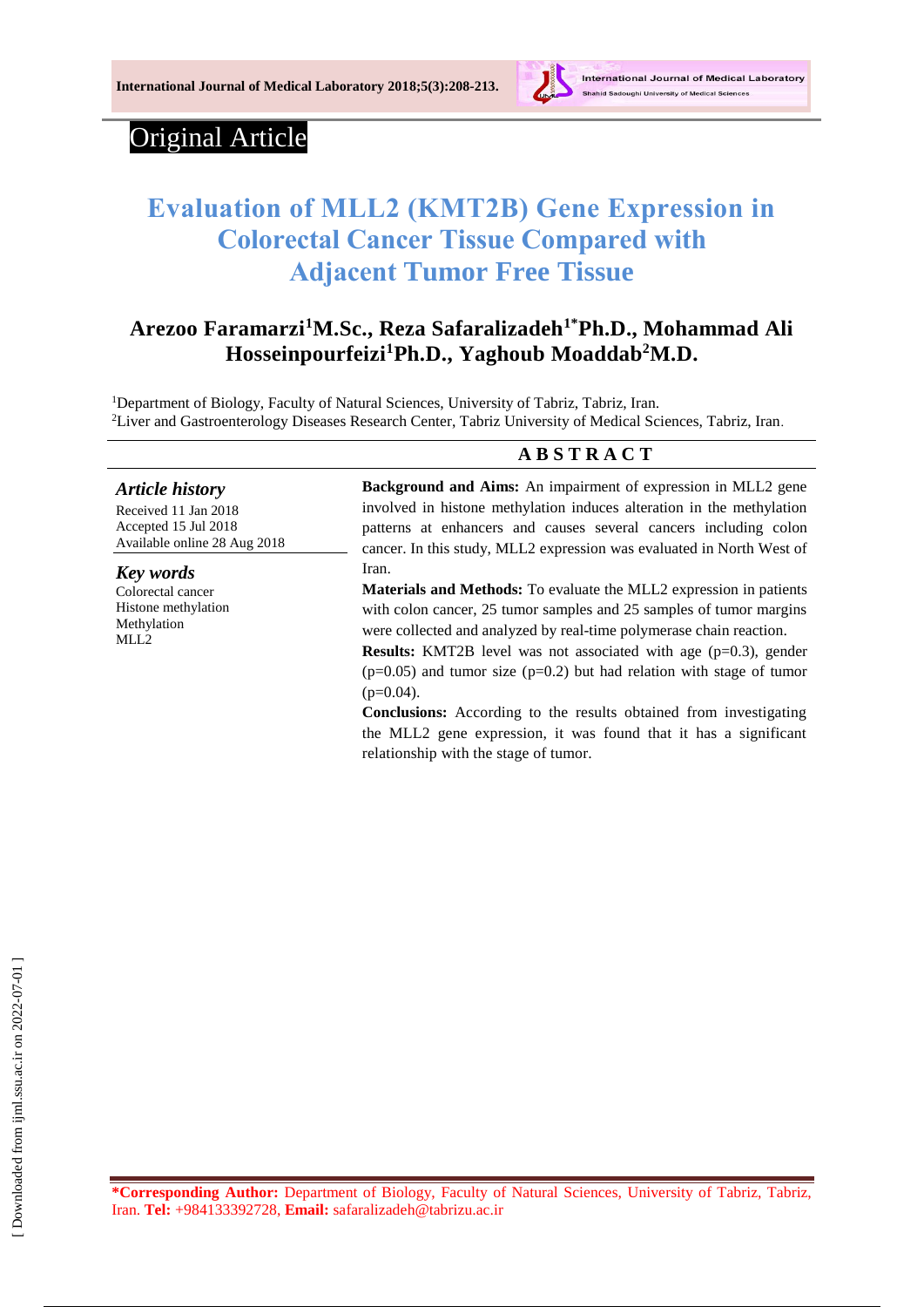# **Introduction**

Colorectal cancer (CRC) is the fourth leading cause of cancer-related death in Iran [1]. The process of tumor formation is linked with gene mutations [2, 3], deletions or translocations [2, 4]. Apart from genetic harms which are inheritable, the epigenetic changes do play a crucial role in CRC progression [5].

Epigenetic changes are defined as inheritable alterations which occur in the genetic material due to chemical modifications [6] in a way that they do not involve changes in the primary gene nucleotide sequence [7]. These changes may affect chromatin structure and function and alter connection between DNA strands with histone proteins [5, 8]. In eukaryotes, DNA and histone proteins are established into nucleosomes, which, in turn, form the higher-ordered structure of chromatin [9]. The amino-terminal tails of histone proteins are subject to posttranslational modifications [10]. Posttranslational modifications of histone tails regulate chromatin structure and transcription. Epigenetic changes can be divided into several groups, including methylation, ubiqutination, acetylation and the like [11, 12]. Each change can increase or reduce genes expressions, and can therefore affect cellular processes and cause various diseases including cancer [6, 7]. Methylation refers to the transfer of methyl groups on the central histones of nucleosome structure and DNA (without altering the sequence) [10]. Regulation of chromatin accessibility through chromatin remodeling and histone modification (such as methylation and acetylation) is a critical step in regulating eukaryotic gene transcription [13]. Enzymes that transfer methyl group on lysine or arginine residual in the tail of histones are called histone lysine or arginine methyltransferases [10, 14], lysine may be mono-, di-, or tri-methylated, and arginine residues may be symmetrically or asymmetrically methylated [15]. They comprise a SET domain catalyzing the addition of methyl groups to specific lysine remnants [9, 16] . The mix lineage leukemia (MLL) or KMT2 family exists in multi-protein complexes and is involved in a variety of processes such as normal development and cell growth [6]. Although some of the MLL family members have already been described to be involved in cancer, MLL2 is one of the members of the KMT2 enzyme family whose contribution to cancer is more common than other components of this enzyme family [17]. Histone methylation can result in activation or repression of genes expression. Recent studies have shown evidence that MLL2 (KMT2B) is involved in methylation of the histone H3K4 at enhancers [18], however, H3 lysine 4 methylation (H3K4me) is associated with transcriptional activation and leads to increased expression of genes involved in the transcription [19]. Hence this could be a contributing factor in various cancers including colorectal ones. Several studies conducted on MLL2 gene imply its association with other genes, especially genes involved in cellular processes [20]. KMT2B gene expression has been studied in various cancers the results of which are as follows. In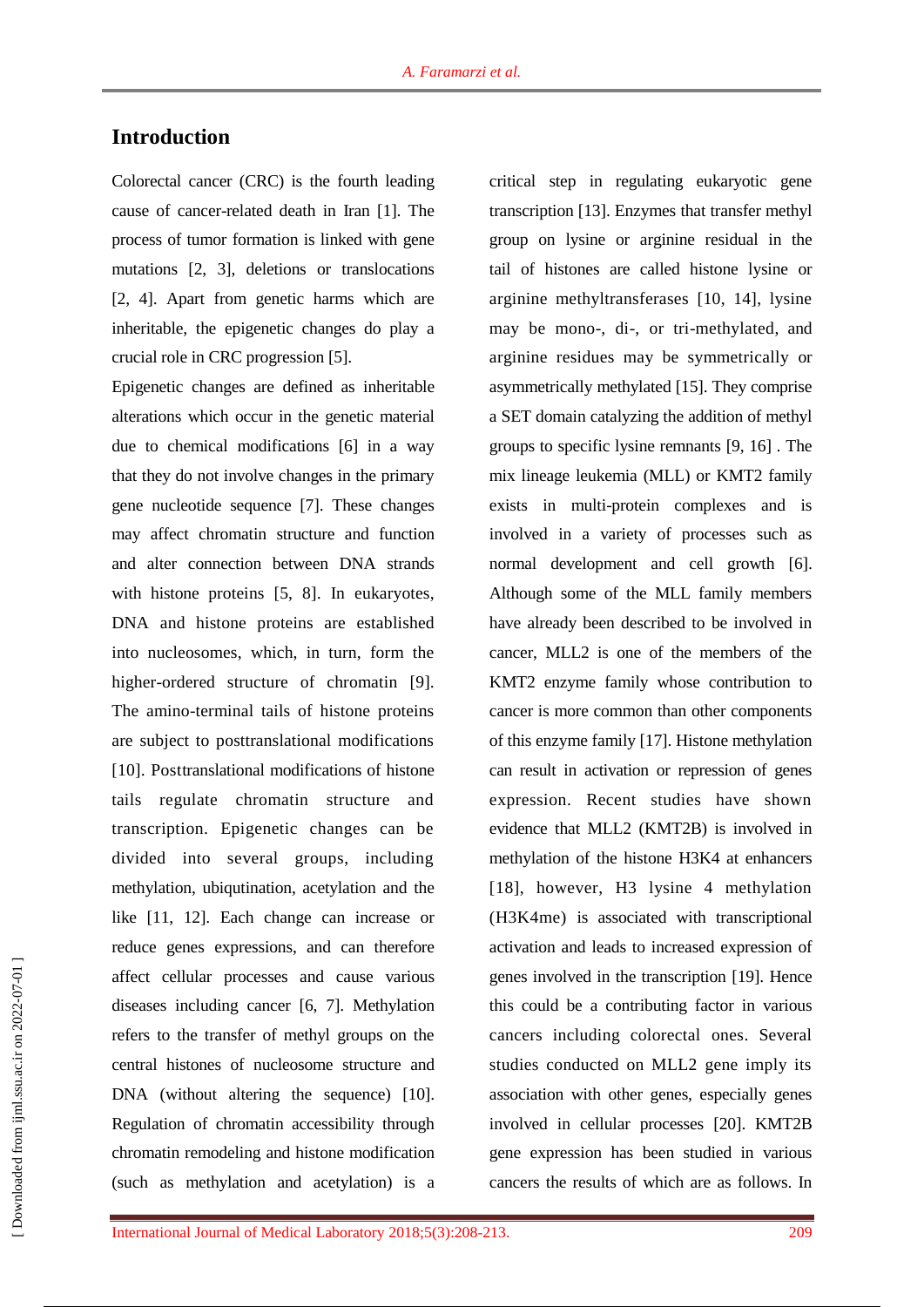an investigation conducted at the level of protein and transcription in 2010, Natarajan and his research group found that the level of MLL2 gene increases in the cell line of breast cancer [3, 14]. According to the research carried out by Yin on the situations of this gene on patients with lung cancer, decreased expression of MLL2 gene was resulted [16].

## **Materials and Methods**

#### **Sample collection**

Samples were collected from Imam Reza a nd Shahid Madani Hospitals in a period of one year. The samples were discharged in micro tubes that were first placed Diethyl pyrocarbonate (DEPC) then were transported to liquid nitrogen in the laboratory at the -80 degrees fridge until extraction. Colonoscopy of tumor samples were also transported to the laboratory in the formalin to search for pathological results: For each sample, the pathologic findings, the ethical and protecting confidential patient information were collected from the pathology lab. Patients with CRC as determined by histopathological evaluation were not on any treatment program at that time. RNA extraction from samples had to be performed in an environment free from RNAse. Therefore, special care was taken to avoid contamination of utensils and surfaces with RNase enzymes. To deactivate the RNase enzyme, DEPC-treated microtubes were used.

#### **RNA extraction process**

Samples of tumor and tumor margin were extracted by using RNA xPLus kit (sigma company), followed by five steps. Step one: putting up 1000 microliter RNA xPlus [21] and incubating for 5 min; step two: putting up 250 microliter chloroform, centrifuged with 13500 rpm for 15 min, step three: adding 500 microliter Isopropanol, and then incubating for 20 min, and centrifuging with 12000 rpm for 15 min; step four: adding alcohol 75% and centrifuging with 7500 rpm for 8 min; and step five: putting up 15 microliter DEPC water and keeping them in a -80 degrees fridge.

#### **Electrophores gel analysis**

In order to check and ensure the extraction process, agarose gel was made. Results in a column with three bands, corresponding to 28s, 18s, 5s were found on the gel. Standard curve of MLL2 with set primers to measure performance of real-time reaction was drawn. The serial dilutions were prepared from cDNA with concentration of (0.1, 0.01, 0.001, and 0.0001).

#### **Real-time polymerase chain reaction (PCR)**

PCR test was performed to determine expression of MLL2 in colorectal cancer patients. RNA was DNaseI treated in a 10 μl volume using the takara Kit and then reversely transcribed in the same tubes using combination of oligo (dT) and random hexanucleotide primers. Real-time PCR (10 μl) was performed using the SybrGreen 480 Master Mix that contained 1 μl of 1:5 dilution of complementary DNA (cDNA) and 0.3 μM of each primer. Samples were repeated three times in each well. Temperature cycling conditions were as follows: 1 cycle of 95°C for 10 min., 45 cycles of 95 $\degree$ C for 25 seconds (s), 61 $\degree$ C 30 s, and 72°C 30 s. Mix lineage leukemia (MLL2) and GAPDH (housekeeping gene) primers were respectively as follows:

(forward 5′ CGTGGATCCAAGCACCTCCT 3′,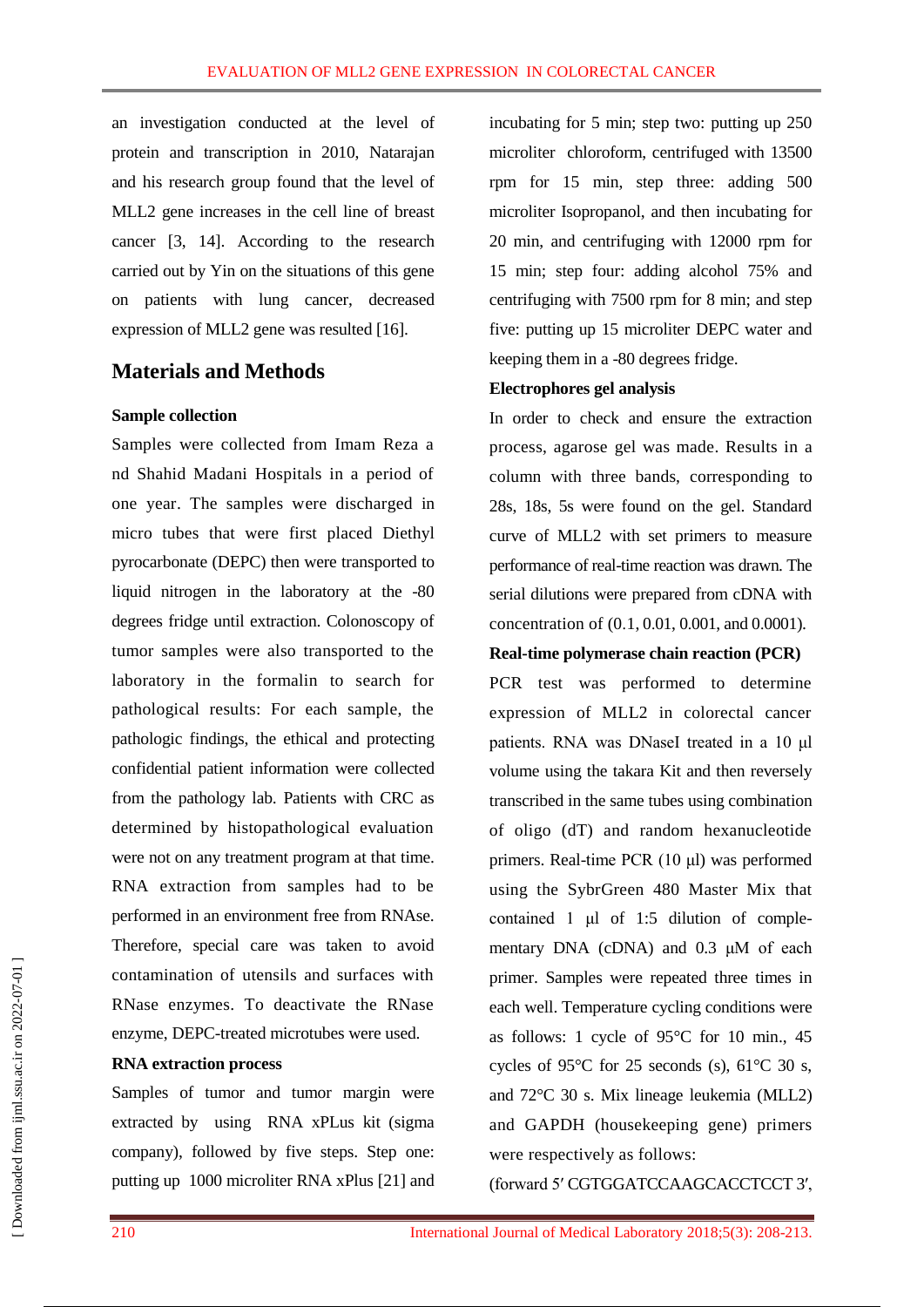reverse 5′ TCTTACAGCGCACACAGGCT 3′, product: 135 bp);

(forward 5′ TGTGAACCATGAGAAGTAT 3′, reverse 5′ CACGATACCAAAGTTGTC 3′, product 112 bp). Primer design was done by the Gene runner software. The Ethics Committee of Tabriz University of Medical Sciences approved this study.

#### **Statistical analysis**

Statistical analysis of MLL2 expression was performed by unpaired Student's t-test and twoway ANOVA when appropriate. The graphs were generated using SPSS software.

#### **Results**

#### **Real-Time analysis result**

Statistical analysis indicated that MLL2 expression was not significantly related between normal and tumor samples (Table 1). The linear correlation of MLL2 expression and different factors of age, gender and tumor size ( $p=0.3$ ,  $p=0.05$  and  $p=0.2$  respectively), revealed no statistical significance. However the stage of tumor showed significant result (Table 2).

**Table 1.** Comparison of KMT2B expression in different kind of tissue

| Kind of tissue | Mean $\pm SD(%)$ | <b>Fold Change</b> | <b>P-value</b> |
|----------------|------------------|--------------------|----------------|
| Tumoral tissue | $0.25 \pm 30.50$ | 2.25               | $()$ 1         |
| Normal tissue  | $0.05 \pm 31.70$ |                    | 0 <sub>1</sub> |

**Table 2.** Comparison of KMT2b expression with stage of tumor

| <b>Stage</b>        | <b>P-value</b> |  |
|---------------------|----------------|--|
| Stage 1             | 0.40           |  |
| Stage <sub>II</sub> | 0.71           |  |
| Stage III           | 0.04           |  |

## **Discussion**

To obtain a global perspective on histone methylation at Lys 4 expression patterns in tumoral and normal cells, Real-time PCR technology was used. Confirming and extending prior conventional studies, it was found that histone methylation at the MLL2 was not related to greater expression of internalizing symptoms except for the stage of tumor. In a research carried out by Prives and Lowe, MLL pathways were associated with GOF p53 oncogenic phenotypes and

therefore lead to cancer progression [22]. The correlation of MLL2 with multiple cellular signaling pathways suggested the potential mechanisms underlying tumorigenesis mediated by MLL2 alterations. These studies are in line with our study supporting the role of mutant MLL2 in driving tumor progression. In contrast, no significant difference was observed between patients with relatively high or low MLL2 expression in tumor samples. Ladopoulos's observations found that the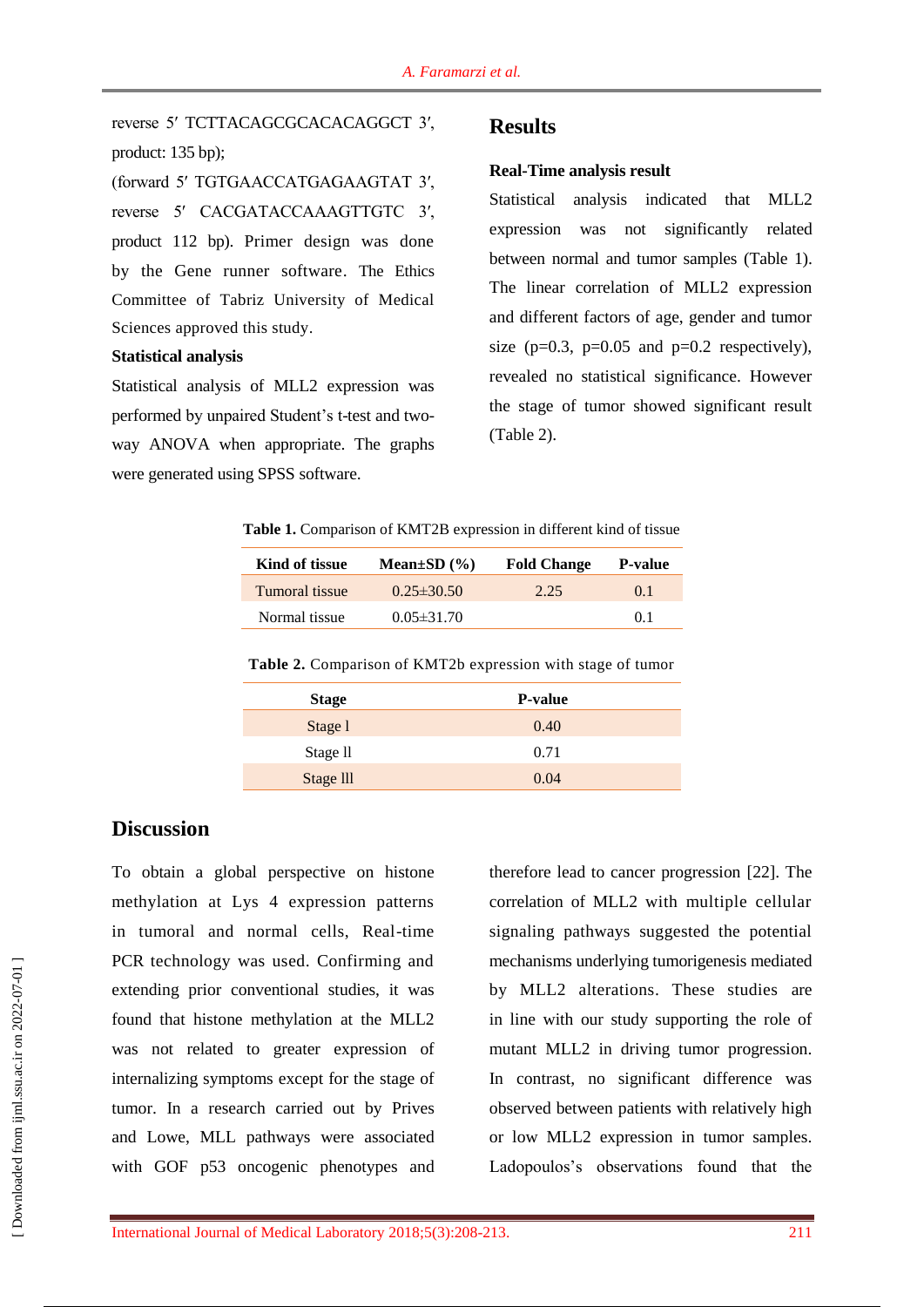KMT2B knock down was followed by the decrease of the active chromatin marks and progressive loss of RNA polymerase II binding [23]. Studies by Albert and Helin have shown that expression of KMT2B gene directly connects to transcription factors of specific promoters or enhancer areas [24]. Zhu and coworkers observed that when p53 suffered a missence mutation, it led to an increase in the expression of MLL2 and moz genes. However, in the normal state, it fails to reduce the putative expression of these genes [25]. The findings and approaches undertaken here can lay the basis for further understanding of the function of MLL2 and provide

# **References**

- [1]. [Zhang S,](https://www.ncbi.nlm.nih.gov/pubmed/?term=Zhang%20S%5BAuthor%5D&cauthor=true&cauthor_uid=28767610) [Yuan W,](https://www.ncbi.nlm.nih.gov/pubmed/?term=Yuan%20W%5BAuthor%5D&cauthor=true&cauthor_uid=28767610) [Zhang J,](https://www.ncbi.nlm.nih.gov/pubmed/?term=Zhang%20J%5BAuthor%5D&cauthor=true&cauthor_uid=28767610) [Chen Y,](https://www.ncbi.nlm.nih.gov/pubmed/?term=Chen%20Y%5BAuthor%5D&cauthor=true&cauthor_uid=28767610) [Zheng](https://www.ncbi.nlm.nih.gov/pubmed/?term=Zheng%20C%5BAuthor%5D&cauthor=true&cauthor_uid=28767610)  [C,](https://www.ncbi.nlm.nih.gov/pubmed/?term=Zheng%20C%5BAuthor%5D&cauthor=true&cauthor_uid=28767610) [Ma J,](https://www.ncbi.nlm.nih.gov/pubmed/?term=Ma%20J%5BAuthor%5D&cauthor=true&cauthor_uid=28767610) et al. Clinicopathological features, surgical treatments, and survival outcomes of patients with small bowel adenocarcinoma. [Medicine \(Baltimore\)](https://www.ncbi.nlm.nih.gov/pubmed/28767610) 2017; 96(31): e7713.
- [2]. Lee BC, Yu CS, Kim J, Lee JL, Kim CW, Yoon YS, et al. Clinico-pathological features and surgical options for synchronous colorectal cancer[. Medicine \(Baltimore\)](https://www.ncbi.nlm.nih.gov/pubmed/28767610) 2017; 96(9): e6224.
- [3]. Natarajan TG, Kallakury BV, Sheehan CE, Bartlett MB, Ganesan N, Preet A, et al. Epigenetic regulator MLL2 shows altered expression in cancer cell lines and tumors from human breast and colon. Cancer Cell Int. 2010 30; 10(1): 13.
- [4]. Janke R, Dodson AE, Rine J. Metabolism and epigenetics. [Annu Rev Cell Dev Biol.](https://www.ncbi.nlm.nih.gov/pubmed/26359776) 2015; 31: 473-96.
- [5]. Ramachandran S, Henikoff S. Nucleosome dynamics during chromatin remodeling in vivo. Nucleus 2016; 7(1): 20-26.
- [6]. Lustberg MB, Ramaswamy B. Epigenetic therapy in breast cancer. Curr Breast Cancer Rep. 2011; 3(1): 34-43.
- [7]. Chang CC. Identification of mechanisms and pathways involved in MLL2-mediated tumori-genesis. [Doctoral dissertation], Duke University; 2013.

implications for further research on the epigenetic regulator genes that are found to be altered in cancers.

# **Conclusion**

According to the results, investigating the MLL2 gene expression indicated a significant relationship with the stage of tumor.

### **Conflict of Interest**

There are no conflicts of interest or financial involvement with this manuscript as confirmed by all authors.

### **Acknowledgment**

This research project was supported by University of Tabriz, Imam Reza and Shahid Madani Hospitals. This support is highly appreciated.

- [8]. Ata R, Antonescu CN. Integrins and cell metabolism: an intimate relationship impacting cancer. Int J Mol Sci. 2017; 18(1): 189.
- [9]. Luger K, Mäder AW, Richmond RK, Sargent DF, Richmond TJ. Crystal structure of the nucleosome core particle at 2.8 Å resolution. Nature 1997; 389(6648): 251-60.
- [10]. Bernstein BE, Humphrey EL, Erlich RL, Schneider R, Bouman P, Liu JS, et al. Methylation of histone H3 Lys 4 in coding regions of active genes. Proc Natl Acad Sci U S A. 2002; 99(13): 8695-8700.
- [11].Sanchez J, Arevalo JC. A Review on ubiquitination of neurotrophin receptors: facts and perspectives. Int J Mol Sci. 2017; 18(3): 630.
- [12]. Craver LF. Lymphomas and leukemias. Bulletin of the New York Academy of Medicine. 1947; 23(2): 79-100.
- [13]. [Guo C,](https://www.ncbi.nlm.nih.gov/pubmed/?term=Guo%20C%5BAuthor%5D&cauthor=true&cauthor_uid=23045699) [Chang CC,](https://www.ncbi.nlm.nih.gov/pubmed/?term=Chang%20CC%5BAuthor%5D&cauthor=true&cauthor_uid=23045699) [Wortham M,](https://www.ncbi.nlm.nih.gov/pubmed/?term=Wortham%20M%5BAuthor%5D&cauthor=true&cauthor_uid=23045699) [Chen LH,](https://www.ncbi.nlm.nih.gov/pubmed/?term=Chen%20LH%5BAuthor%5D&cauthor=true&cauthor_uid=23045699) [Kernagis DN,](https://www.ncbi.nlm.nih.gov/pubmed/?term=Kernagis%20DN%5BAuthor%5D&cauthor=true&cauthor_uid=23045699) [Qin X,](https://www.ncbi.nlm.nih.gov/pubmed/?term=Qin%20X%5BAuthor%5D&cauthor=true&cauthor_uid=23045699) et al. Global identification of MLL2-targeted loci reveals MLL2's role in diverse signaling pathways. Proc Natl Acad Sci U S A. 2012; 109(43): 17603-608.
- [14].Che J, Smith S, Kim YJ, Shim EY, Myung K, Lee SE. Hyper-acetylation of histone h3k56 limits break-induced replication by inhibiting extensive repair synthesis. PLoS Genetics 2015; 11(2): e1004990.